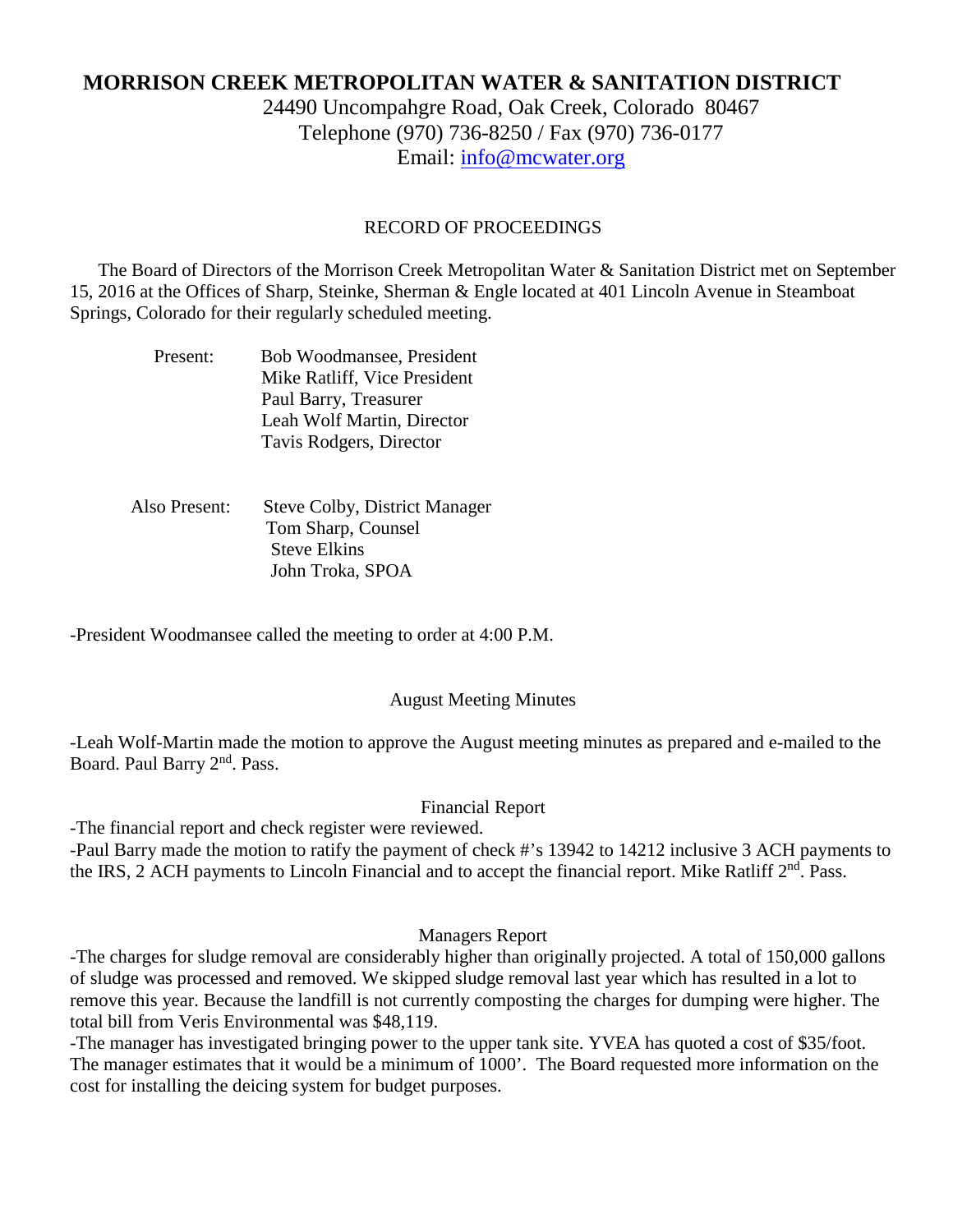-We have received a proposal from Triangle Electric for backup power to the 3 high priority sites. The total is \$131,700. This was broken down as follows: WWTP =  $$51,100.00$ , Lift Station = \$40,300, Booster I= \$40,300. We would have to provide the concrete pads for the generator units. It was decided that it was probably advisable to create an RFP and obtain other proposals for the project

-The manager updated the Board on new requirements from the CDPHE & EPA to review our lead & copper testing protocol. At the tap testing is done every 3 years at 10 of the oldest service connections in the District. Historically the District has had very low levels, often below detection level for these metals.

-The lift station pump has had to be returned several times for modifications to the impeller for proper fit. -The ladder has been removed from the upper tank by Liquid Engineering.

# Attorneys Report

-Mr. Sharp has requested to have the status conference to discuss progress on the augmentation plan with the opposers and water court judge to be rescheduled to 1/22 or 1/23 2017. He has discussed the HRS memorandum which details the proposed methodology for calculating depletions and returns from proposed wells/well fields to the nearest streams with hydrologist Peter Boddie of HRS. The memorandum has been sent to the DWR, CWCB and other opposers for their comment/approval before making the necessary changes to the augmentation plan to ultimately gain a court decree.

#### Old Business

-No Old Business

### New Business

# 2016 Sewerline Rehabilitation Project

-The manger reported that we have worked out arrangements with the landowner for access and work to be done to allow the contractor to get to the manholes necessary to insert the liners. The landowner is requiring a \$9000 escrow account with local attorney Jonathan Melvin to insure payment of the subcontractor MRW Excavating according with the terms of the Temporary License Agreement. The contractor Layne Inliner is ready to proceed. Mr. Sharp has reviewed The Contract for the 2016 Sewerline Rehabilitation Project with Layne Inliner and Temporary License Agreement have been reviewed by Attorney Sharp. The recommended change is to increase the liquidated damages to \$1000/day and to move the completion date to November 18, 2016.

-Mike Ratliff made the motion to approve the contract with Layne Inliner for the 2016 Sewerline Rehabilitation Project with the recommended changes and to approve the Temporary License Agreement with the \$9000 escrow provision with the landowners. Tavis Rodgers 2<sup>nd</sup>. Pass.

### 2017 Budget

-The Manager has submitted a proposed 2017 Budget to the Board of Directors.

There was an initial review and discussion n of the Budget. The property tax revenue was discussed and has been calculate using the TAV number from the assessor's office. There has been a modest increase in Stagecoach values with a small amount due to new construction. TABOR allows an increase in property tax revenue due to projected inflation and growth due to construction of real property. The inflation estimates are provided by several governmental agencies. The manager will insure that we are using the most current information. The capital improvement line was discussed and the manager will insure we have enough budgeted to allow for all capital improvement/ replacement projects foe next year. The adoption of the Budget and certification of the mill levy to the Routt County Commissioners prior to December 15<sup>th</sup> 2016. -Leah Wolf Martin made the motion to designate the November 17, 2016 regular board meeting as the 2017 budget adoption meeting. Bob Woodmansee 2nd. Pass.